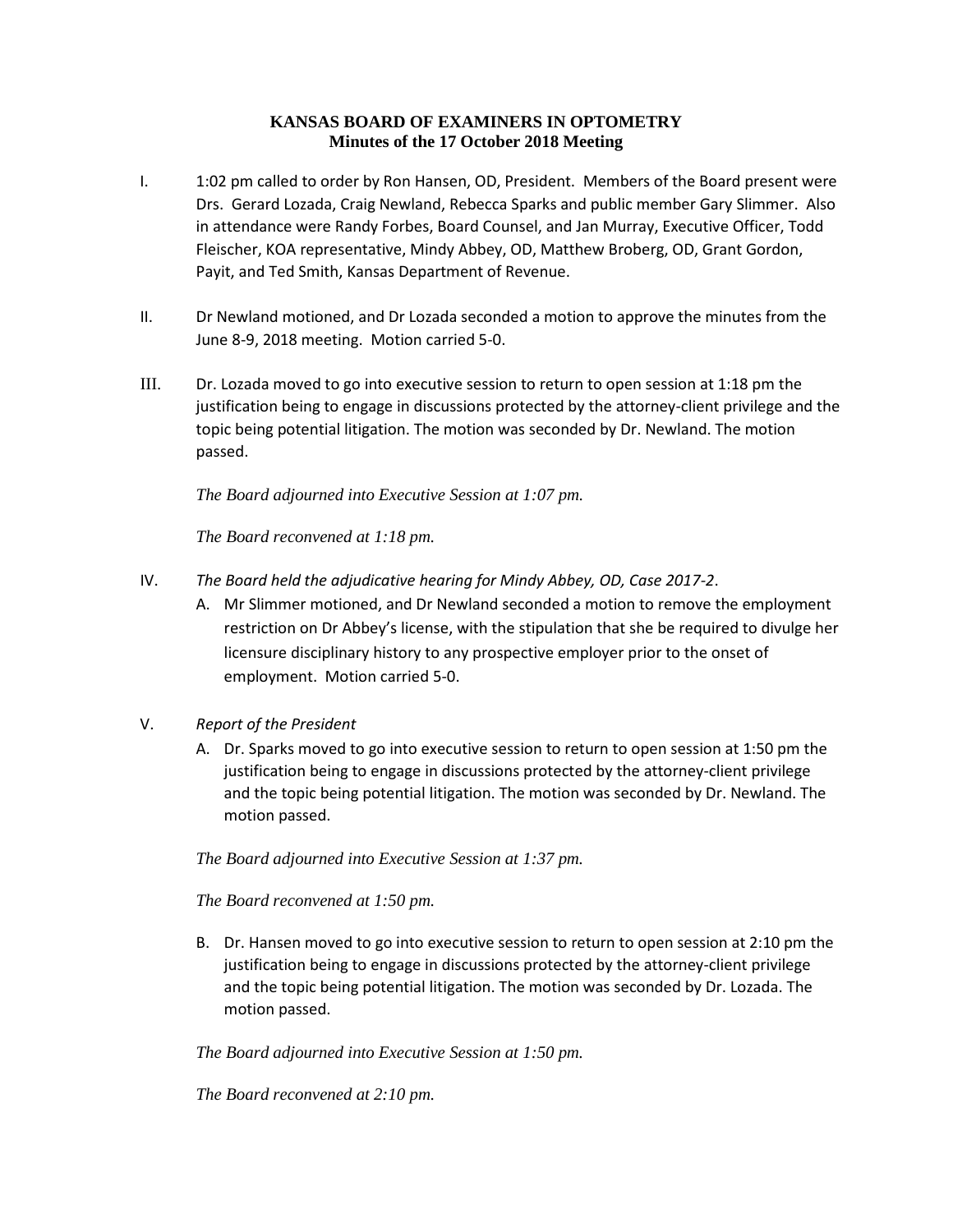- C. Dr Hansen tabled the discussion on 360 Care until the January 2019 meeting
- D. The Board discussed holding the 2019 annual exam in Hutchinson, KS. Dr Hansen agreed to hold the practical examination at his office, and make arrangements for a location for the written examinations, applicant interviews, and a meeting of the board.
- E. Ms Murray described the process for activating an inactive license. Dr Sparks moved and Dr Hansen seconded a motion to authorizing Ms Murray authority to activate inactive licenses when the qualifications have been met. Motion carried 5-0.

### VI. *Report of the Vice President*

- A. Dr Lozada discussed inviting the North Carolina State Board of Examiners in Optometry to the Kansas annual exam in June 2019.
- B. Dr Lozada discussed using the Board's travel credit card.
- C. Dr Lozada discussed the Dale Atkinson presentation from the June 2018 meeting of ARBO.
- D. Dr Lozada discussed the outcome of the Bunny's Beauty Supply hearing.
- E. Dr. Lozada moved to go into executive session to return to open session at 4.00 pm the justification being to engage in discussions protected by the attorney-client privilege and the topic being potential litigation. The motion was seconded by Dr. Hansen. The motion passed.

# *The Board adjourned into Executive Session at 3:30 pm.*

### *The Board reconvened at 4:00 pm.*

F. Dr. Lozada moved to go into executive session to return to open session at 4:08 pm the justification being to engage in discussions protected by the attorney-client privilege and the topic being potential litigation. The motion was seconded by Dr. Newland. The motion passed.

### *The Board adjourned into Executive Session at 4:00 pm*

*The Board reconvened at 4:08 pm.*

- VII. *Report of the Secretary-Treasurer*
	- A. Dr Hansen moved and Mr. Slimmer seconded a motion to accept the COPE courses from 06/10/2018-10/17/2018. Motion carried 5-0
	- B. Dr Sparks discussed the American Academy of Optometry's 2018 Scientific Program
- VIII. *Report of the Member-At-Large*
	- A. No report

### IX. *Report of the Public Member*

A. Mr Slimmer discussed the Lion's Club Screening.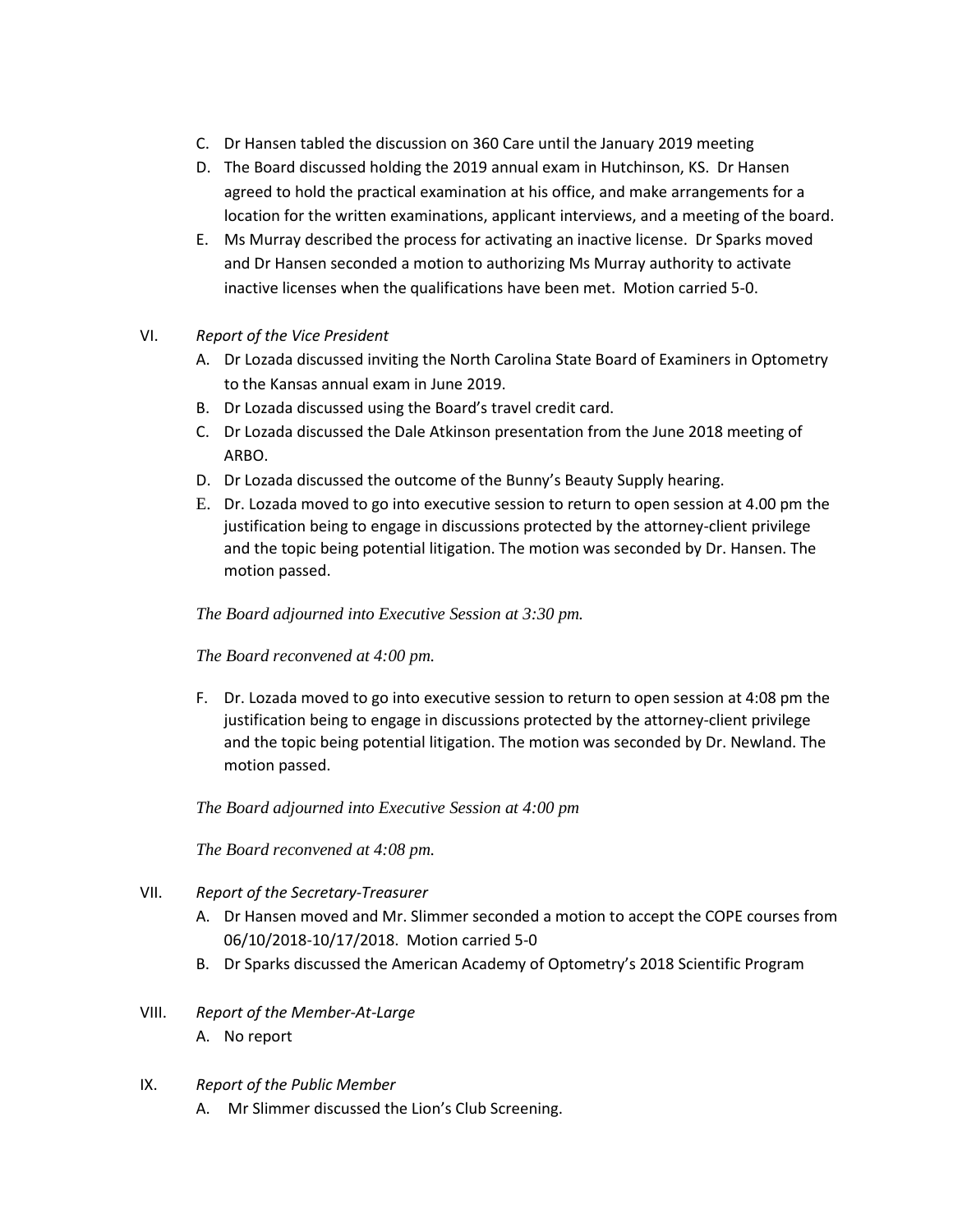- X. *Report of the Executive Director*
	- A. Mr Gordon and Mr Smith gave the Board a demonstration of the new online driver's license renewal program.
	- B. Reciprocity:
		- 1. Dr Lozada moved and Dr Newland seconded a motion to approve the reciprocity application of Angie Baker, OD. Motion carried 4-0 (Mr. Slimmer was absent for this vote).
		- 2. Dr Sparks moved and Dr Newland seconded a motion to approve the reciprocity of Matthew Broberg, OD. Motion carried 5-0.
	- C. Dr Lozada moved and Dr Sparks seconded a motion to approve the reinstatement of Erik Zingler, OD. Motion carried 4.0 (Mr. Slimmer was absent for this vote).
	- D. Trade Names:
		- 1. Dr Newland moved and Dr Sparks seconded a motion to approve the trade names of:
			- a. *Eye Care Direct,* 2012 Vanesta Place, Manhattan for Kyle Wainwright, OD,
			- b. *Epic Vision Eye Center of Manhattan*, 1400 Beechwood Terrace, Manhattan for Ryan Hiesterman, OD,
			- c. *Osage Vision Clinic*, 131 W Market St, Suite A, Osage City for David Jacoby, OD,
			- d. *Drs Deutscher, Rottinghaus, & Oxendale,* 1140 SW Fairlawn Rd, Topeka for Chris Deutscher, OD, and Charles Rottinghaus, OD, and
			- e. *20/20 Optix*, 12221 Blue Valley Parkway, Overland Park for Susan Poe, OD.

Motion carried 5-0.

- 2. Dr Hansen moved and Dr Sparks seconded a motion to approve the trade name of *Bridge Hill Eye*, mobile office for Matthew C Broberg, OD. Motion carried 5-0.
- 3. Dr Sparks moved and Dr Hansen seconded a motion to authorize Ms Murray to approve location updates for approved trade names. Motion carried 5-0.
- E. Ms Murray was instructed to classify the new COPE categories of Alternative Learning and Interprofessional as general optometry.
- F. Dr Sparks moved and Dr Lozada seconded a motion to allow temporary licenses for 18 months after application is approved for military spouses per KSA 48-3406. Motion carried 5-0.
- G. The Board discussed malpractice insurance for VA doctors. A VA doctor may practice within the VA system and not possess a Kansas optometry license. All Kansas licensees must carry malpractice insurance per KSA 65-1505 (b).
- H. Ms Murray discussed collaborating with KDHE on Vaping.

### XI. *Comments from the Public*

- A. Mr Fleischer discussed items that may be coming up in the 2019 legislature session.
- *XII. Next meeting*